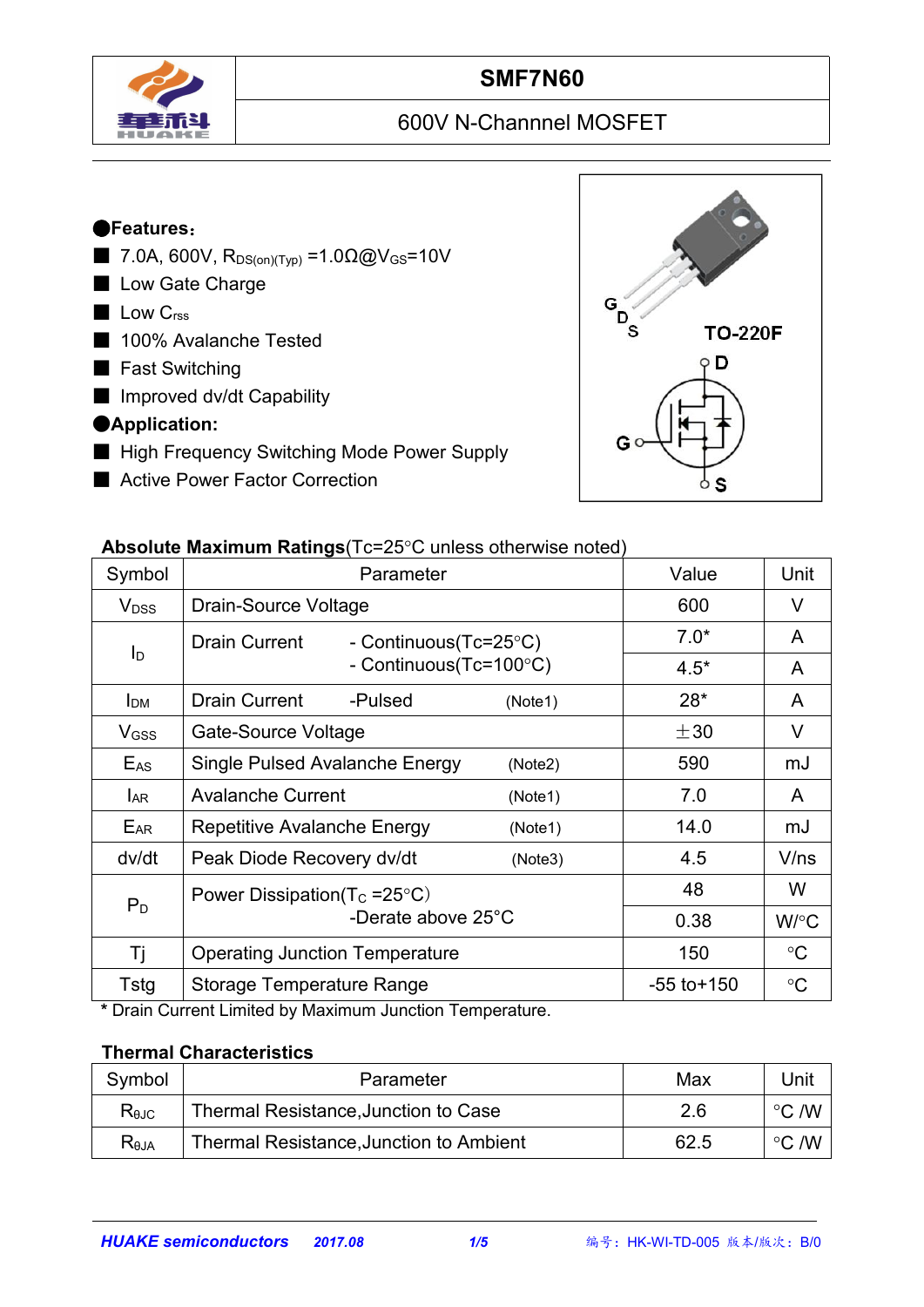

## 600V N-Channnel MOSFET

#### **Electrical Characteristics**(Tc=25°C unless otherwise noted)

| Symbol                                             | Parameter                                                     | <b>Test Conditons</b>                                        | Min               | Typ   | Max    | Unit    |  |
|----------------------------------------------------|---------------------------------------------------------------|--------------------------------------------------------------|-------------------|-------|--------|---------|--|
|                                                    | <b>Off Characteristics</b>                                    |                                                              |                   |       |        |         |  |
| <b>BV</b> <sub>DSS</sub>                           | Drain-source Breakdown Voltage                                | $V_{GS}$ =0V, $I_D$ =250µA                                   | 600               |       | --     | V       |  |
| $\triangle$ BV <sub>DSS</sub><br>$1/\triangle T_J$ | Breakdown Voltage Temperature<br>Coefficient                  | $ID=250µA$<br>(Referenced to 25°C)                           | $- -$             | 0.7   |        | V/C     |  |
|                                                    | Zero Gate Voltage Drain Current                               | $V_{DS} = 600V$ , $V_{GS} = 0V$                              | --                | ——    | 1      | μA      |  |
| $I_{DSS}$                                          |                                                               | $V_{DS} = 480V$ , Tc=125°C                                   | --                | --    | 10     | μA      |  |
| <b>I</b> GSSF                                      | Gate-Body Leakage Current, Forward                            | $V_{GS}$ =+30V, $V_{DS}$ =0V                                 | --                | --    | 100    | nA      |  |
| <b>I</b> GSSR                                      | Gate-Body Leakage Current, Reverse                            | $V_{GS} = -30V$ , $V_{DS} = 0V$                              | --                | --    | $-100$ | nA      |  |
|                                                    | <b>On Characteristics</b>                                     |                                                              |                   |       |        |         |  |
| $V_{GS(th)}$                                       | <b>Gate Threshold Voltage</b>                                 | $V_{DS} = V_{GS}$ , $I_D = 250 \mu A$                        | 2.0               |       | 4.0    | $\vee$  |  |
| $R_{DS(on)}$                                       | <b>Static Drain-Source On-Resistance</b>                      | $V_{GS}$ =10 V, $I_D$ =3.5A                                  | $- -$             | 1.0   | 1.2    | Ω       |  |
| <b>gFS</b>                                         | <b>Forward Transconductance</b>                               | $V_{DS} = 40 V$ , $I_D = 3.5A$<br>(Note4)                    | $- -$             | 6.5   |        | S       |  |
|                                                    | <b>Dynamic Characteristics</b>                                |                                                              |                   |       |        |         |  |
| $C$ <sub>iss</sub>                                 | Input Capacitance                                             |                                                              | --                | 1380  |        | pF      |  |
| C <sub>oss</sub>                                   | <b>Output Capacitance</b>                                     | $V_{DS} = 25V, V_{GS} = 0V,$<br>$f=1.0$ MHz                  |                   | 170   |        | рF      |  |
| C <sub>rss</sub>                                   | Reverse Transfer Capacitance                                  |                                                              |                   | 15    |        | рF      |  |
|                                                    | <b>Switching Characteristics</b>                              |                                                              |                   |       |        |         |  |
| $t_{d(on)}$                                        | Turn-On Delay Time                                            |                                                              | --                | 13    |        | ns      |  |
| $t_{r}$                                            | Turn-On Rise Time                                             | $V_{DD}$ = 300 V, $I_D$ = 7.0 A,                             | $-$               | 100   | --     | ns      |  |
| $t_{d(\text{off})}$                                | <b>Turn-Off Delay Time</b>                                    | $R_G$ = 25 $\Omega$<br>(Note4,5)                             | $-$               | 126   | $-$    | ns      |  |
| $t_{\rm f}$                                        | <b>Turn-Off Fall Time</b>                                     |                                                              | --                | 48    | --     | ns      |  |
| $Q_g$                                              | <b>Total Gate Charge</b>                                      |                                                              | --                | 30    | $-$    | nC      |  |
| $Q_{gs}$                                           | Gate-Source Charge                                            | $V_{DS}$ = 480 V, $I_D$ =7.0 A,<br>$V_{GS} = 10 V$ (Note4,5) | --                | 6     | $-$    | nC      |  |
| $Q_{gd}$                                           | Gate-Drain Charge                                             |                                                              | $-$               | 14    | $-$    | nC      |  |
|                                                    | <b>Drain-Source Diode Characteristics and Maximum Ratings</b> |                                                              |                   |       |        |         |  |
| $\mathsf{I}_\mathsf{S}$                            | Maximum Continuous Drain-Source Diode Forward Current         |                                                              | --                | --    | 7.0    | A       |  |
| $I_{SM}$                                           | Maximum Pulsed Drain-Source Diode Forward Current             |                                                              | $- -$             | $- -$ | 28     | A       |  |
| $V_{SD}$                                           | Drain-Source Diode Forward Voltage                            | $V_{GS} = 0V, I_S = 7.0A$                                    | --                | --    | 1.4    | V       |  |
| $t_{rr}$                                           | <b>Reverse Recovery Time</b>                                  | $V_{GS}$ = 0V, $I_S$ = 7.0A,                                 | $\qquad \qquad -$ | 315   | $- -$  | ns      |  |
| $Q_{rr}$                                           | <b>Reverse Recovery Charge</b>                                | d I <sub>F</sub> /dt=100A/µs (Note4)                         | $- -$             | 2.6   | $- -$  | $\mu$ C |  |
|                                                    |                                                               |                                                              |                   |       |        |         |  |

Notes:

1、Repetitive Rating:Pulse Width Limited by Maximum Junction Temperature.

2、L = 19.5mH, I<sub>AS</sub> = 7.0A, V<sub>DD</sub> = 50V, R<sub>G</sub> = 25 Ω, Starting T<sub>J</sub> = 25°C.

3、Isp<7.0A, di/dt≤200A/µs, V<sub>DD</sub>≤BV<sub>DSS,</sub> Starting T<sub>J</sub> = 25°C.

4、Pulse Test : Pulse Width ≤300 µ s, Duty Cycle≤2%.

5、Essentially Independent of Operating Temperature.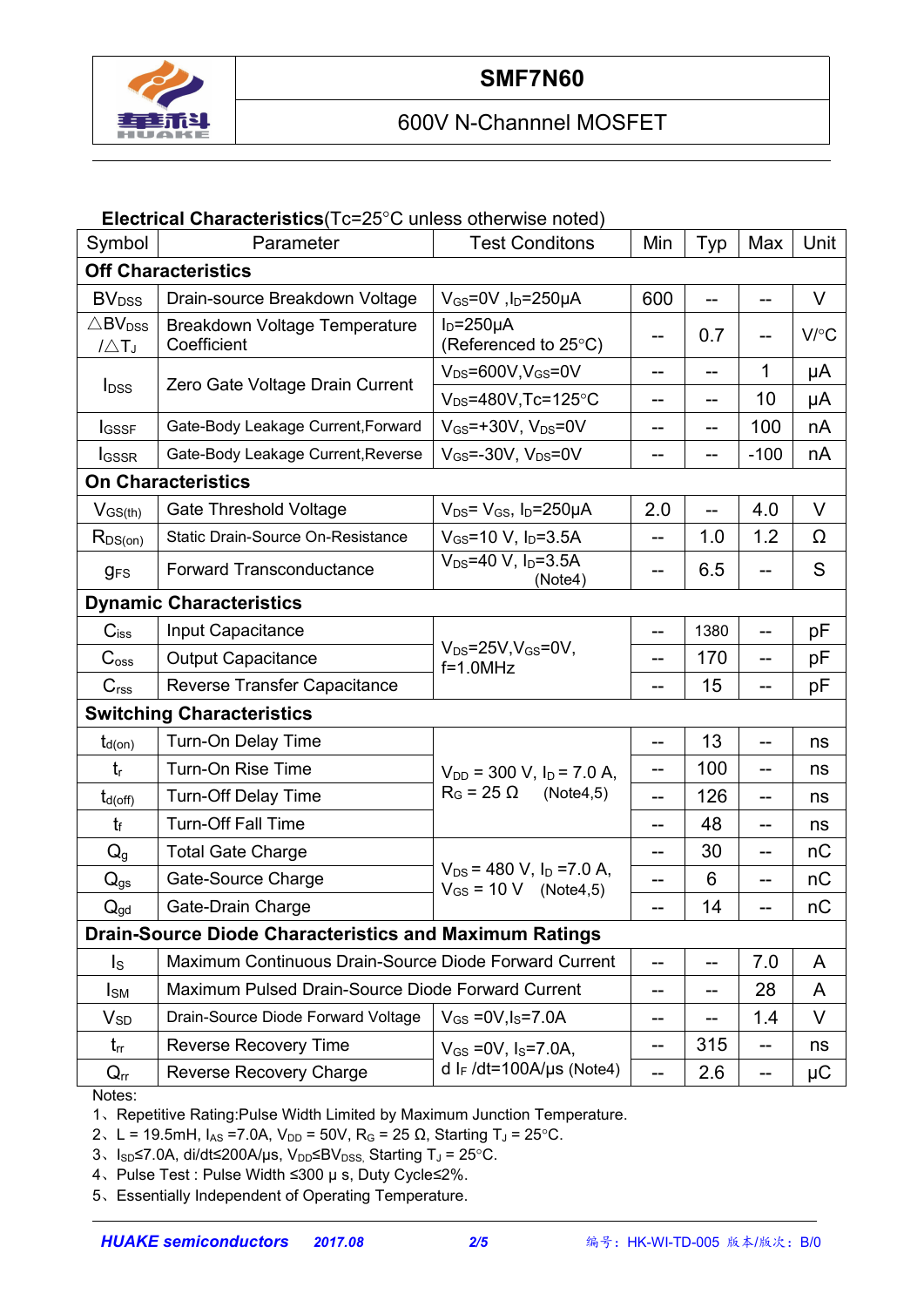

## **SMF7N60**

## 600V N-Channnel MOSFET



#### **On-Regin Characteristics Transfer Characteristics**



**On-Resistance Variation vs. Body Diode Forward Voltage Variation vs.** Source Current and Temperature



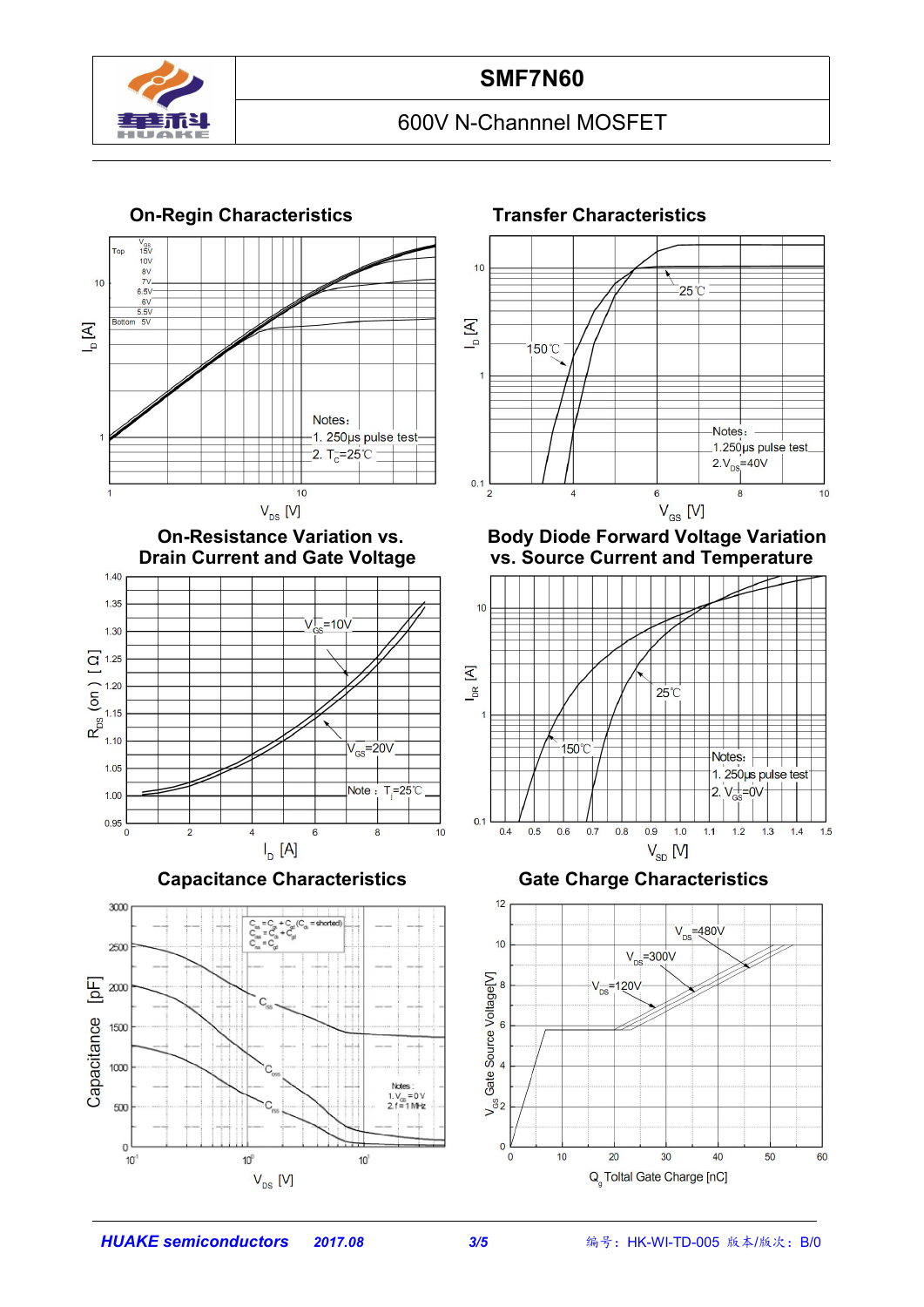

## 600V N-Channnel MOSFET